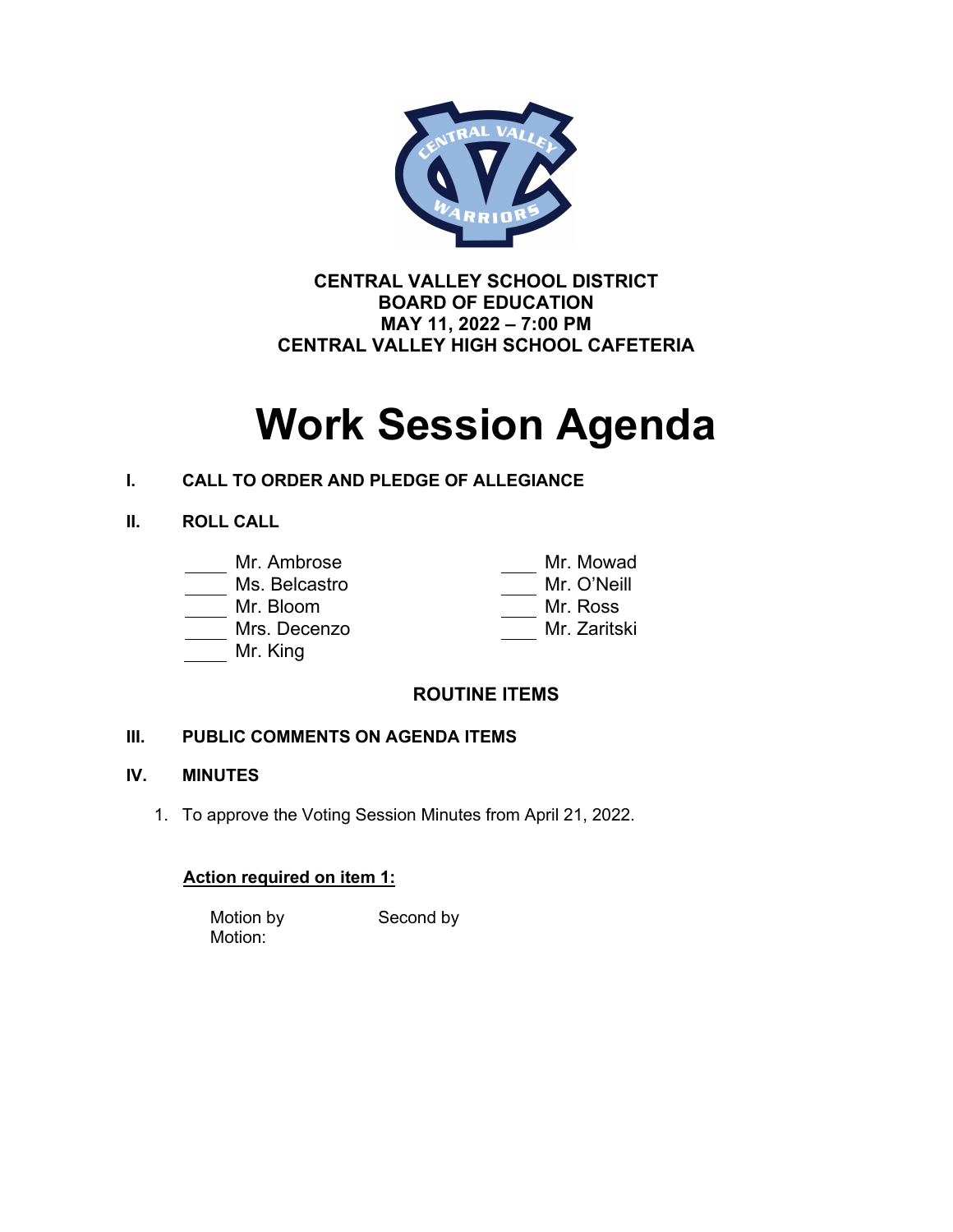## **TREASURER'S REPORT – Mr. King, Treasurer**

#### **BUSINESS ITEMS**

- 1. The following bills and reports are submitted for approval:
	- A. PAY BILLS --
	- 1. Confirm the April 2022 General Fund Payments in the amount of \$1,172,790.79.
	- 2. Confirm the April 2022 Cafeteria Fund Payments in the amount of \$102,224.42.
	- B. REPORT --
	- 1. To approve the April 2022 Berkheimer Report.

#### **Action required on item 1:**

Motion by Second by Motion:

# **AGENDA ITEMS**

#### **A. BOARD/POLICY ITEMS – Ms. Belcastro, Chairperson**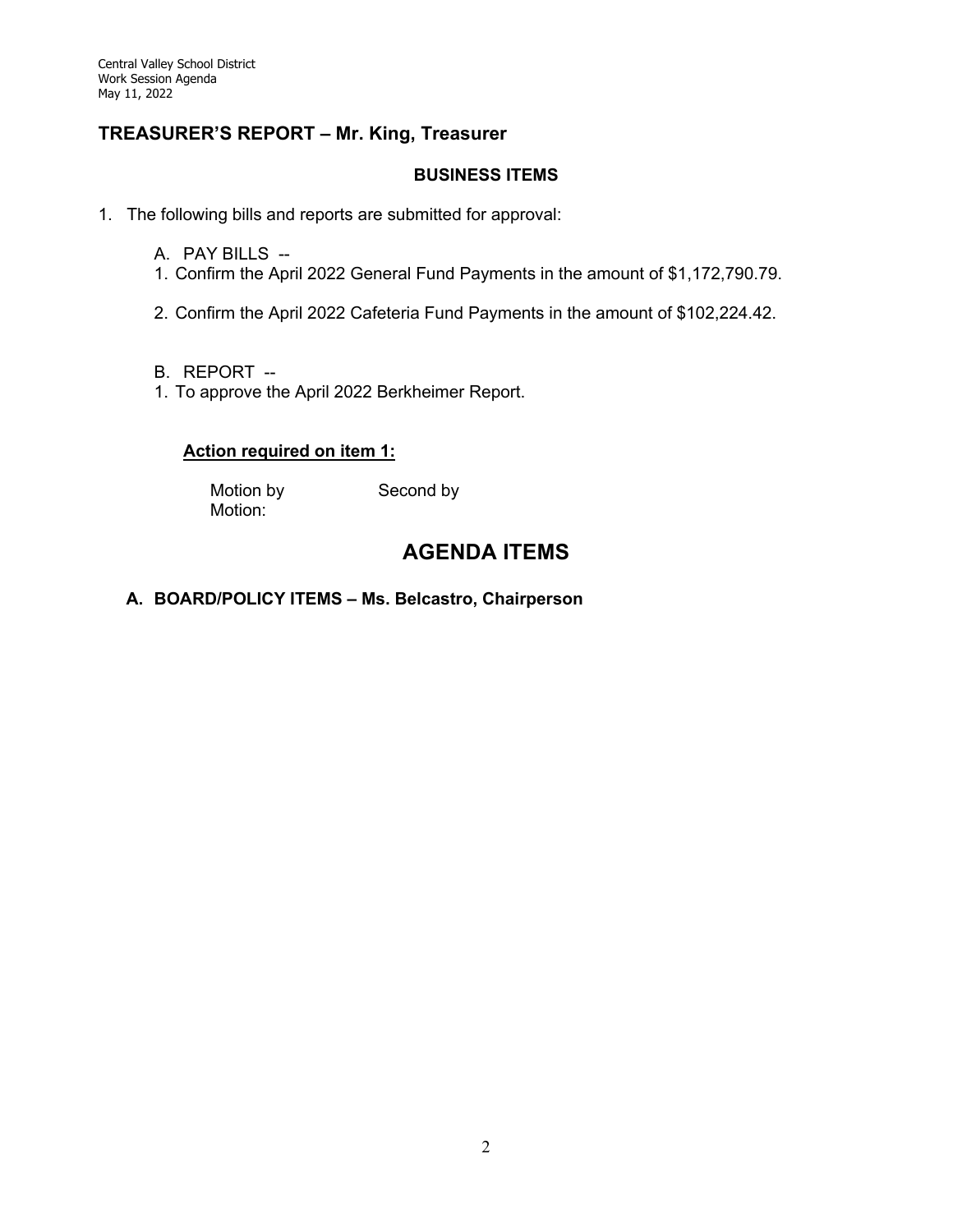Central Valley School District Work Session Agenda May 11, 2022

## **B. NEGOTIATION ITEMS – Mr. O'Neill, Chairperson**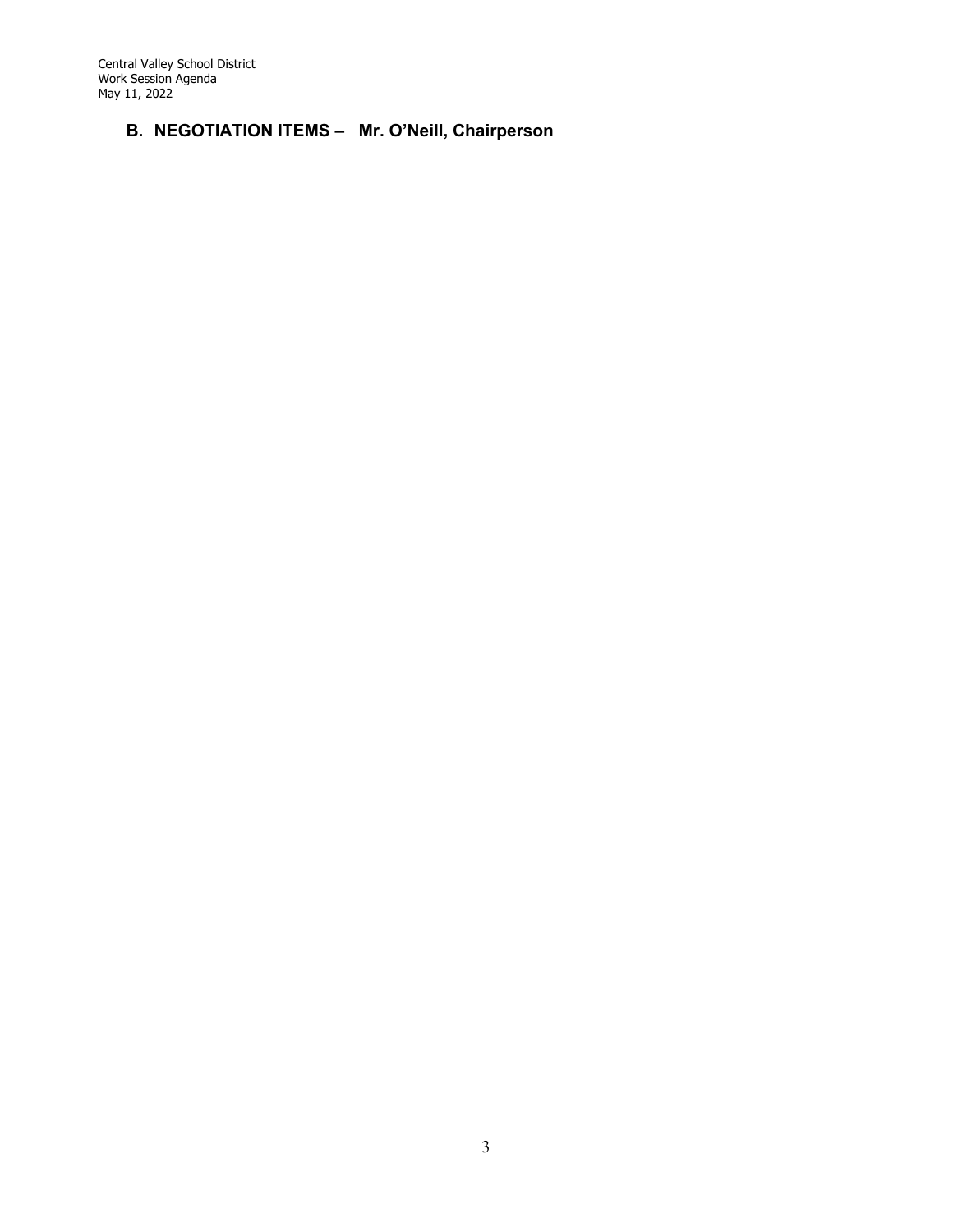#### **C. EDUCATION ITEMS – Mr. Ross, Chairperson**

1. To approve/confirm the released time/staff development requests:

| <b>Conference – Location</b>                         | <b>Individual</b> | Date               |
|------------------------------------------------------|-------------------|--------------------|
| Schools to Watch Training 2022,<br>State College, PA | Danielle Thompson | $7/17 - 7/18/2022$ |

- 2. To approve the 2022 Graduation List for the Central Valley High School.
- 3. To approve updates to the High School Program of Study for the 2022-2023 school year.
- 4. To approve, in accordance with policy, the final adoption of the following K-5 Reading Series:

#### **Action required on items 1-4:**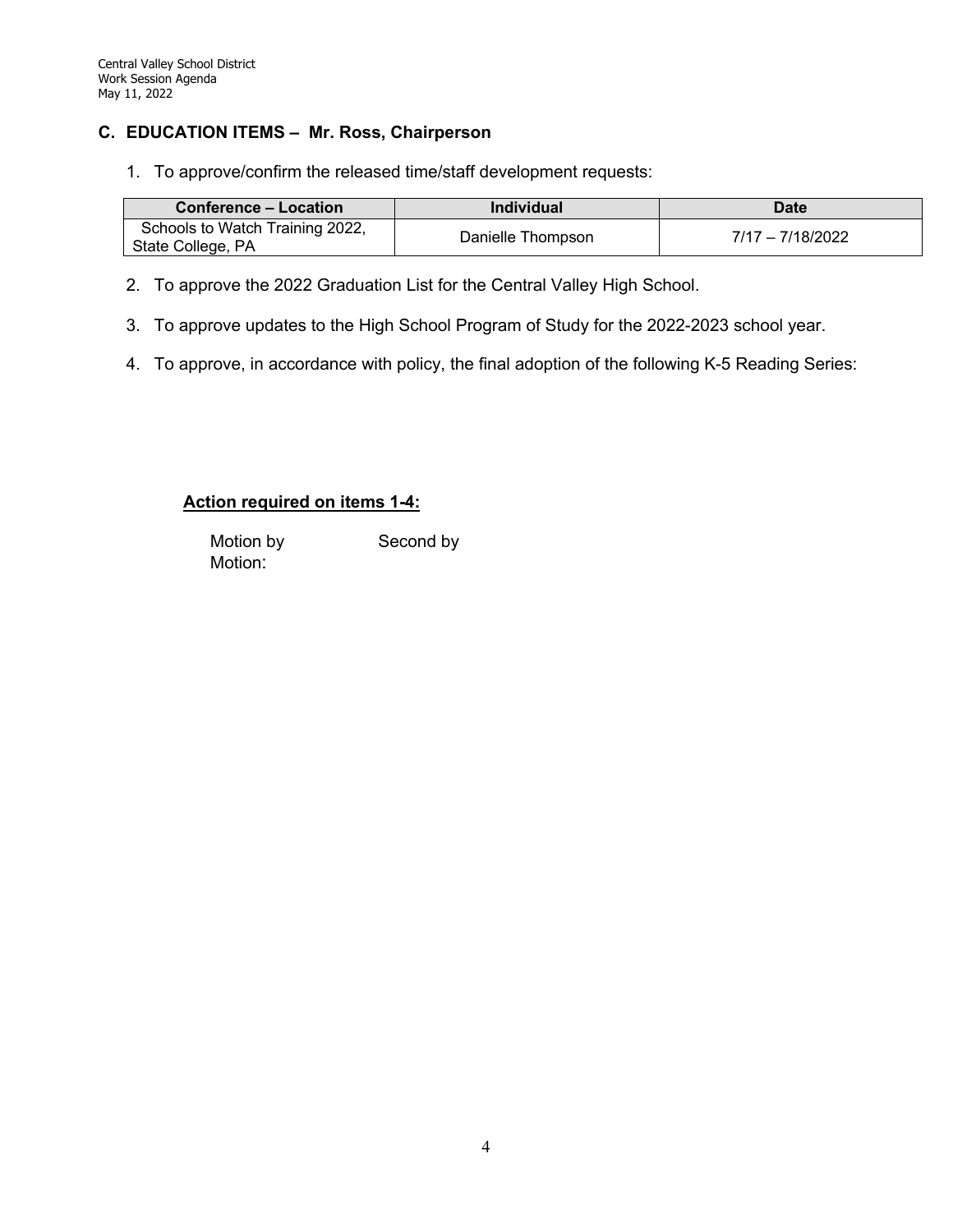Central Valley School District Work Session Agenda May 11, 2022 **D. TECHNOLOGY – Mr. Mowad, Chairperson**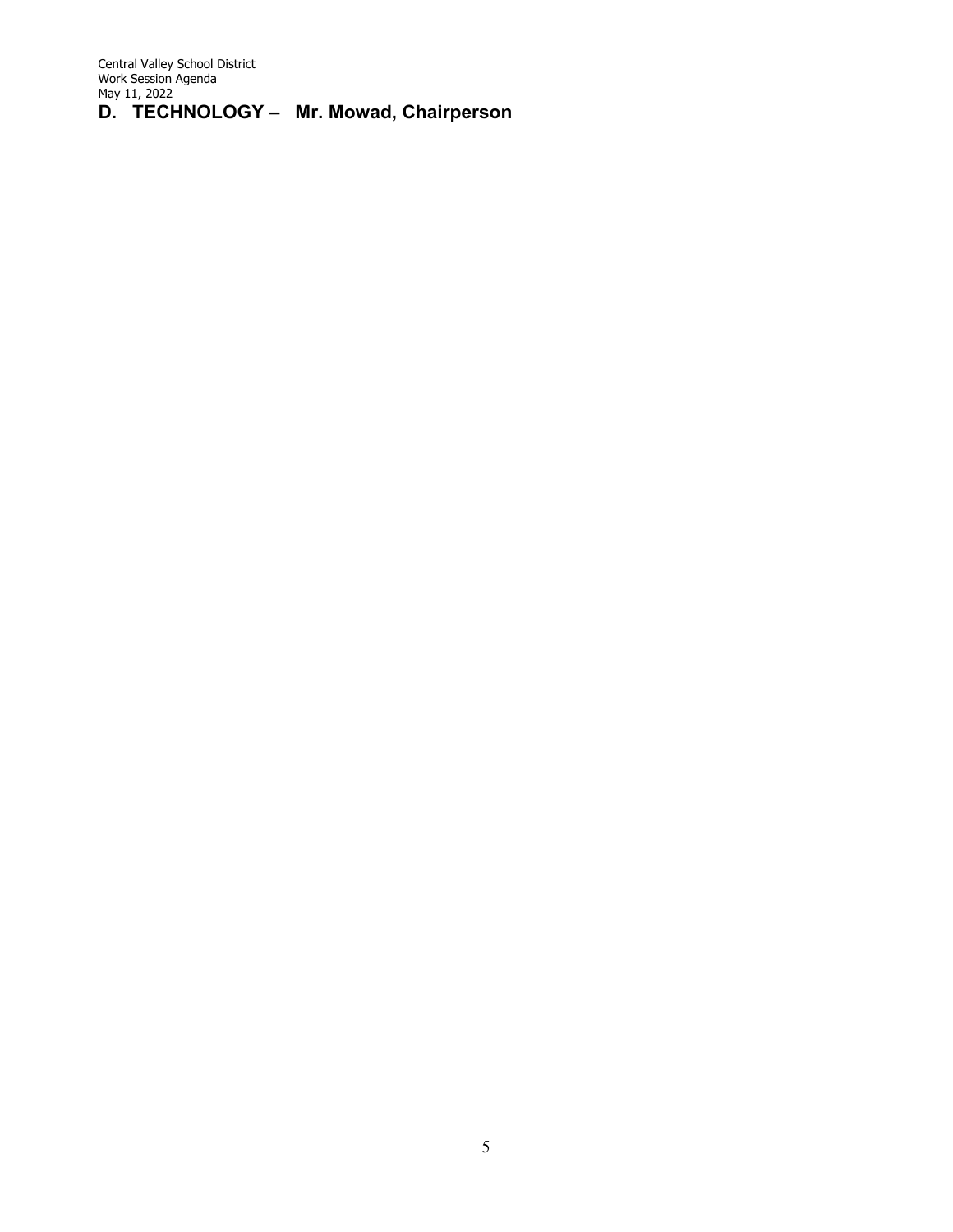## **E. ATHLETICS – Mr. King, Chairperson**

1. To approve the following summer conditioning programs beginning June 7, 2022 through August 12, 2022 at a stipend of \$10 an hour not to exceed 60 total hours:

| <b>Brandon Ambrose</b><br><b>Chris Raso</b> |
|---------------------------------------------|
| <b>Bill King</b>                            |
| Mark Lyons                                  |
| <b>Jack Shearer</b>                         |
| Drew Bollman                                |
| Candace Glumac                              |
| <b>Heather Semovoski</b>                    |
| Duane Hardek                                |
|                                             |

2. To approve the Medic Rescue to provide emergency medical transportation for the Central Valley School District as per Agreement at an annual fee of \$3,400.00

#### **Action required on items 1 and 2:**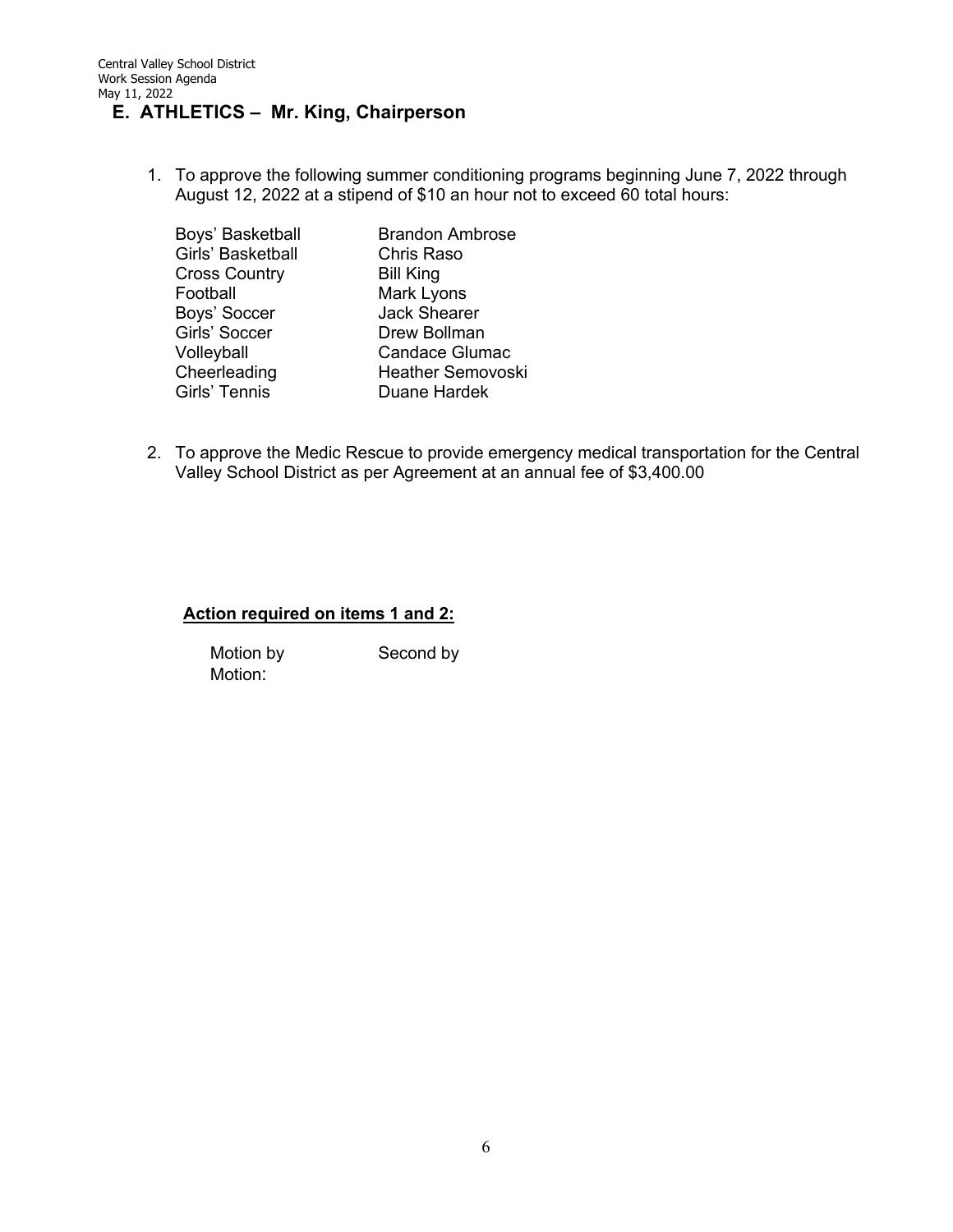# **F. EXTRA CURRICULAR ACTIVITIES – Mrs. Decenzo, Chairperson**

# **FYI – Field Trips**

| <b>Destination</b>      | <b>Group</b>                | <b>Date</b> |
|-------------------------|-----------------------------|-------------|
| CV High School          | <b>MS Special Education</b> | 5/20/2022   |
| Todd Lane               | Grade 2                     | 5/25/2022   |
| Carnegie Science Center | Grade 5                     | 5/25/2022   |
| <b>Antoline Park</b>    | Grade 6 Teams A & B         | 5/26/2022   |
| CCBC Dome               | HS Band                     | 5/27/2022   |
| Monaca                  | HS Band                     | 5/30/2022   |
| <b>CV Middle School</b> | Grade 5                     | 6/2/2022    |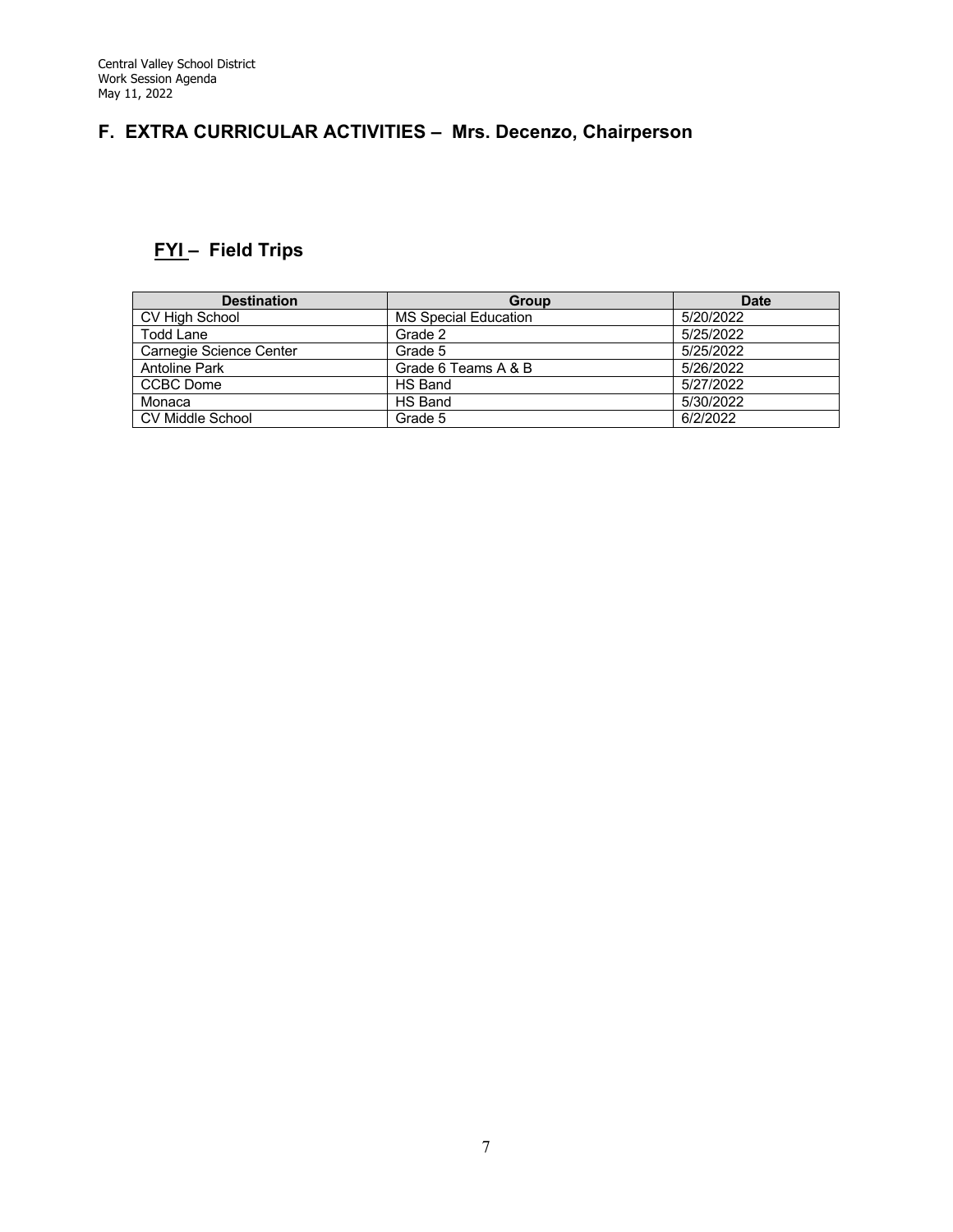## **G. BUILDINGS AND GROUNDS – Mr. Zaritski, Chairperson**

1. To approve/confirm the following Building Usage requests pending final approval from the Superintendent regarding the review of the Organizations Health and Safety Plan as well as Liability Waiver sign off.

| <b>Building</b>            | Organization                | <b>Date</b>      | <b>Purpose</b>              |
|----------------------------|-----------------------------|------------------|-----------------------------|
| <b>HS Softball Field</b>   | <b>CV Girls' Fast Pitch</b> | $4/1 -$          | Practice for rec. program   |
|                            |                             | 6/15/2022        |                             |
| <b>HS Baseball Field</b>   | CV Colt & Legion            | $5/5 - 8/5/2022$ | <b>Practice &amp; Games</b> |
| <b>CG Building</b>         | <b>Story Walk</b>           | 5/12/2022        | <b>Reading Program</b>      |
| <b>HS Football Stadium</b> | <b>MAC Coaches Assoc.</b>   | 6/16, 17, 18,    | Penn-Ohio All-Star          |
|                            |                             | 20, 21, 8        | Practice                    |
|                            |                             | 22/2022          |                             |
| <b>HS Football Stadium</b> | <b>Varsity Football</b>     | 6/28/2022        | <b>Whitehead/Foster</b>     |
|                            |                             |                  | Camp                        |

## **Action required on item 1:**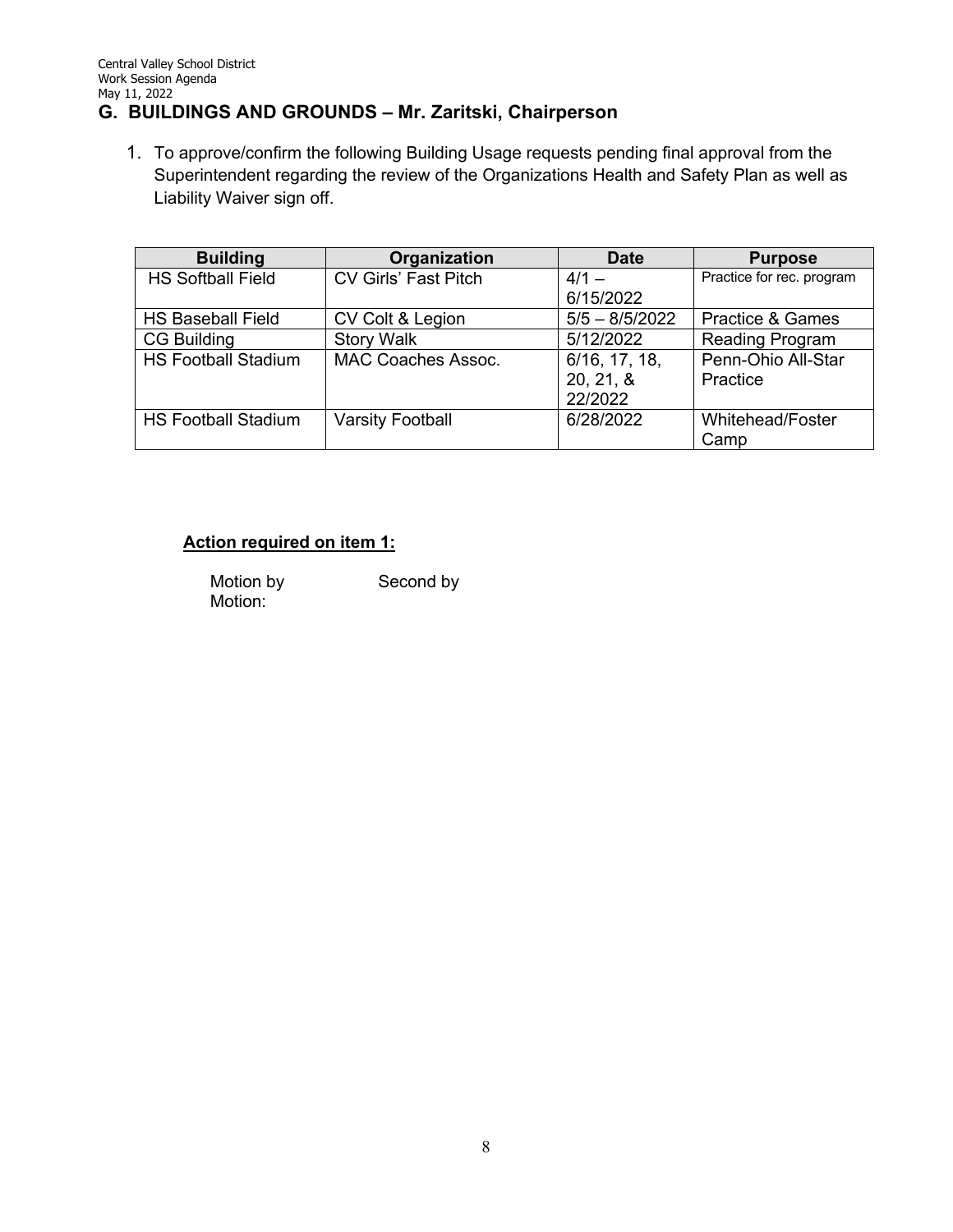## **H. PERSONNEL ITEMS – Mr. Bloom, Chairperson**

- 1. To approve the resignation of Tonya Huang, paraprofessional, effective June 3, 2022.
- 2. To approve the resignation of Beth Hughes, paraprofessional, effective June 3, 2022.
- 3. To approve an FMLA request for a middle school teacher from 8/22/2022 through 1/3/2023.
- 4. To approve the following personnel for Extended School Year (ESY) pending receipt, review, and acceptance of all clearances:

#### **Teachers**

Megan Knight Chelsea Costello Julie Rosensteel Sawnna Rocknik Drew Bollman

**Paraprofessional** – to be paid their hourly rate TBD

5. To approve an FMLA request for a custodian from April 25, 2022 through August 15, 2022.

#### **Action required on items 1 -5:**